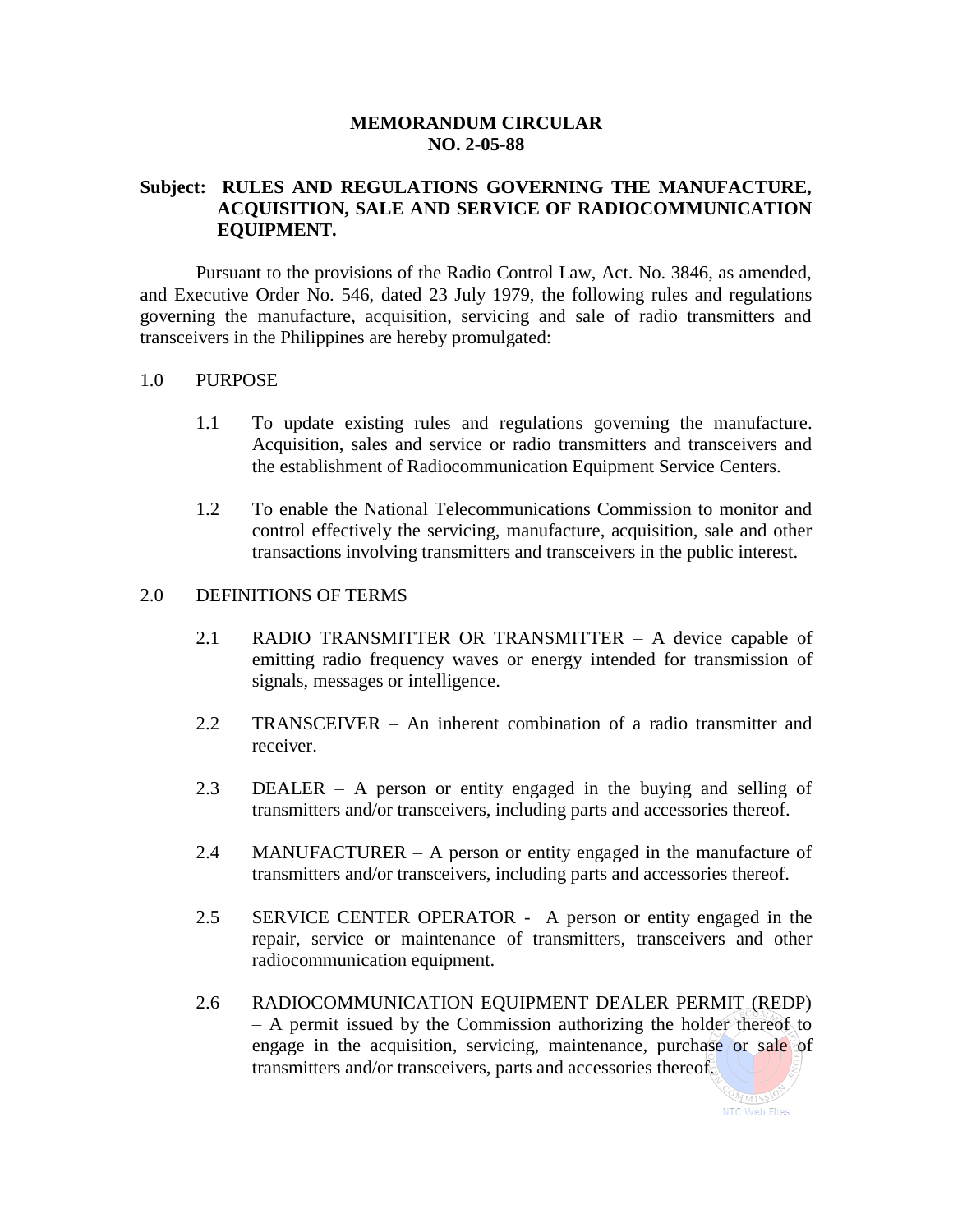- 2.7 RADIOCOMMUNICATION EQUIPMENT MANUFACTURER **PERMIT** ( $REMP$ ) – A permit issued by the commission authorizing the holder thereof to manufacture and/or assemble transmitters and transceivers including, but not valid for solely the manufacture of parts and accessories thereof.
- 2.8 RADIOCOMMUNICATION EQUIPMENT SERVICE CENTER **PERMIT** (RESCP) – A permit issued by the Commission authorizing the holder thereof to repair or service transmitters and/or transceivers and maintain radiocommunication equipment and accessories.
- 2.9 PERMIT TO SELL A permit issued by the Commission authorizing the holder thereof to sell specific transmitter(s) or transceiver(s) to a holder of a Permit to Purchase or to a holder of an REDP.
- 2.10 PERMIT TO PURCHASE A permit issued by the Commission authorizing the holder thereof to purchase specific transmitter(s) or transceiver(s) from a holder of a Permit to Sell or an REDP.
- 2.11 PERMIT TO POSSESS A permit issued by the Commission authorizing the holder thereof to possess transmitter(s) or transceiver(s) as described therein.

## 3.0. OPERATING GUIDELINES FOR AUTHORIZED RADIOCOMMUNICATION EQUIPMENT DEALERS, MANUFACTURERS AND SERVICE CENTER **OPERATORS**

- 3.1 Permitters shall, in the conduct of their respective activities in the acquisition, repair, sales, service, promotion or marketing of transmitters or transceivers, strictly comply with the provisions of this Circular and other existing radio laws, rules and regulations.
- 3.2 Manufacturers shall take an active role in the research and development of modern and reliable radiocommunication equipment.
- 3.3 The service, repair and maintenance of radiocommunication equipment shall be done in such a manner that there shall be neither degradation of nor deviation from their normal operation.

# 4.0 CATEGORIES OF RADIOCOMMUNICATION EQUIPMENT DEALERS AND MANUFACTURERS –

Radiocommunication Equipment Dealers and Manufacturers shall be categorized in accordance with the criteria based on capitalization, technical capability and area of specialization to be recommended by their accredited associations for approval of the Commission.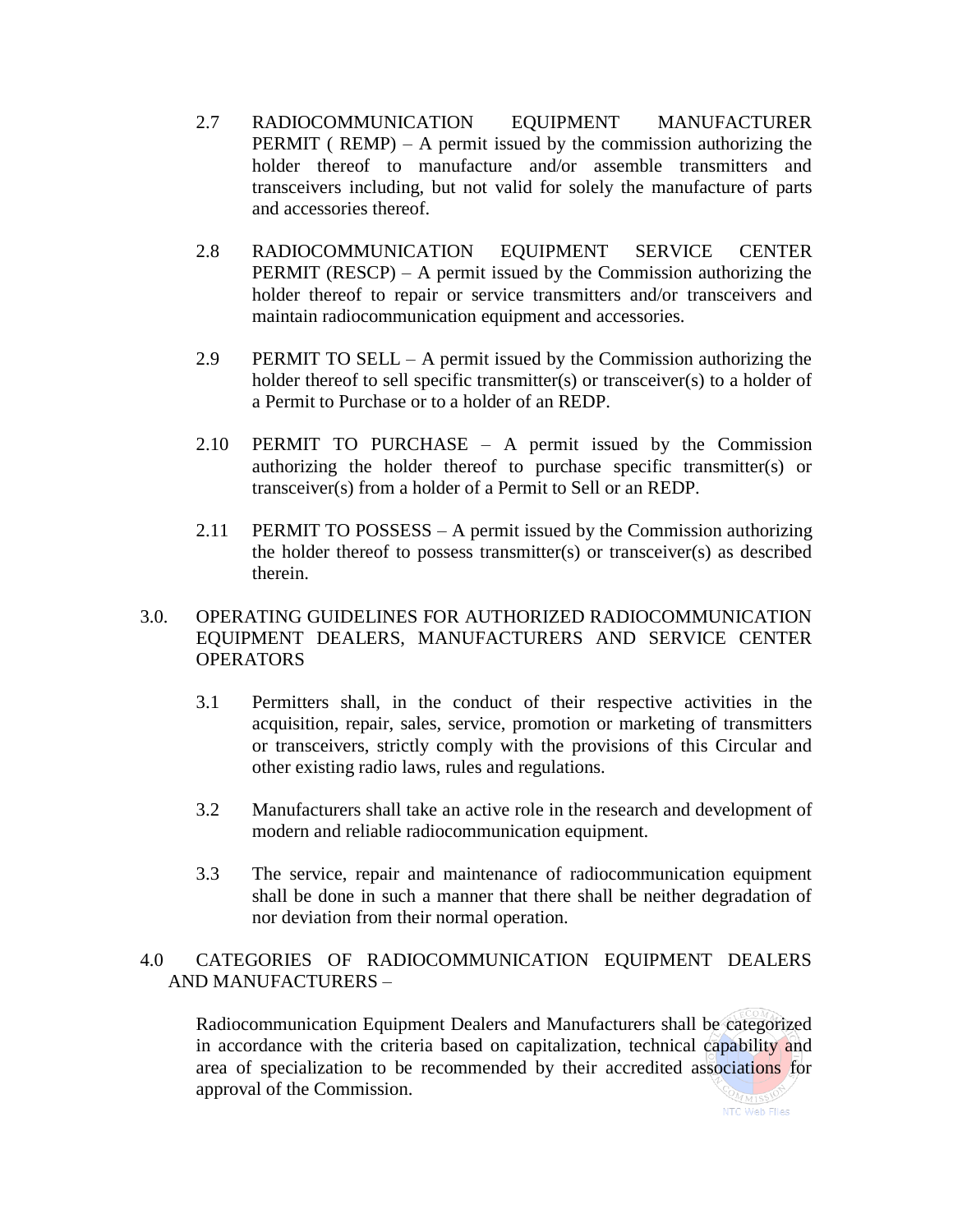## 5.0 APPLICATIONS AND PERMITS

- 5.1 Permit Required Radiocommunication Equipment Dealers, Manufacturers and Service Centers Operators shall secure appropriate permits from the Commission before carrying out their respective activities.
- 5.2 Filing of Application The application for the permit shall be filed together with required supporting documents specified in the application form, with the Commission.
- 5.3 General Qualifications of Applicants –

The applicant must be;

- 5.3.1 Filipino citizen(s), if a single proprietor or partnership or incorporated under existing laws of the Philippines, in the case of corporations and associations.
- 5.3.2 Registered with the Bureau of Domestic Trade or with the Securities and Exchange Commission in the case of firms, companies or associations;
- 5.3.3 A holder of other valid permits or licenses required by other concerned government agencies allowing such applicant to engage either in radiocommunication equipment dealership, manufacturing and/or assembling or servicing; and

The application for renewal of an REMP, REDP or RESP shall be submitted to the Commission at least sixty (60) days before its date of expiration, provided however, that in the case of Dealers, the applicant must have been submitting regular quarterly reports of sales and stock to the Commission.

5.8. Issuance of a Duplicate for Lost Permit

An application for a duplicate of a permit which has been lost, mutilated or destroyed should be submitted as soon as possible to the office of issue together with a statement attesting to the facts related thereto. The original of the lost permit, if found, shall be surrendered to the Commission immediately.



5.9 Fees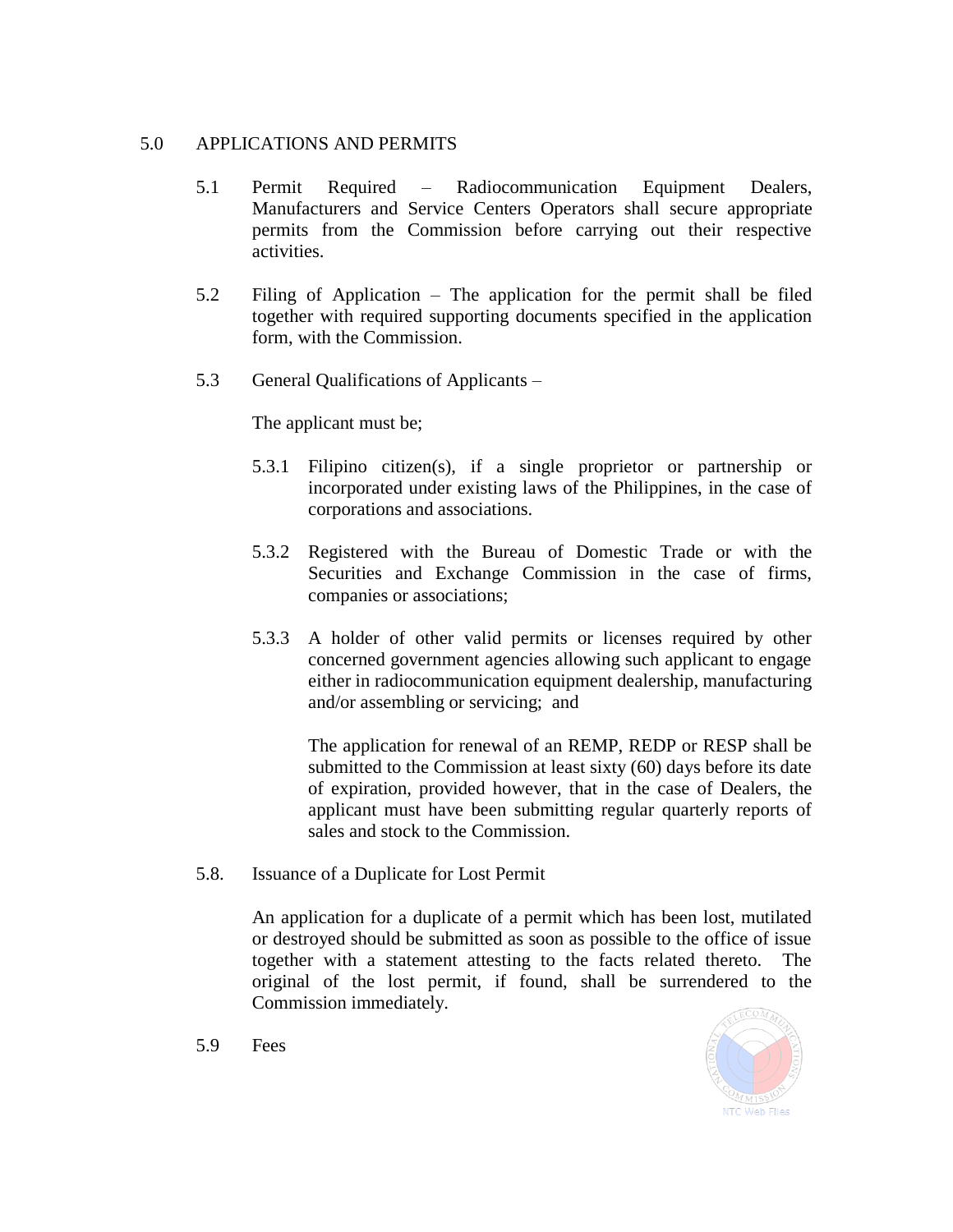The fees to be charged for the issuance of an REDP, REMP, RESP shall be prescribed by the Commission under a separate Memorandum Circular covering all other fees and charges which may be updated from time to time.

# 6.0 BASIC DIAGNOSTIC/TEST EQUIPMENTS AND MEASURING INSTRUMENTS REQUIRED

6.1 For Radiocommunication Equipment Dealers or Service Centers

- Reflectometer, with ranges covering HF to UHF Bands
- Frequency Counter, HF to UHF Bands
- RF Power Meter
- VTVM or Digital Multimeter
- RF and AF Signal Generator capable of emitting 00.1uV to 5 volts across all frequency ranges
- Oscilloscope with RF probes
- Dummy load with ranges across encountered transmitter power outputs
- RF carrier deviation meter/RF modulation meter

6.2 For manufacturers

- Reflectometer with ranges covering HF to UHF bands
- Volt-Ohm-Milliameter or multitester capable of measuring voltage, resistance and current ranges encountered in the testing of radiocommunication equipment.
- Frequency counter, HF to UHF bands
- RF power meter
- RF and AF signal generators capable of emitting 0.1uV to 5 volts across all frequency bands
- DC micro/multimeter
- Distortion analyser
- Oscilloscope with RF probes
- Dummy antenna leads with appropriate power ranges
- Spectrum Analyzer, at least 10 KHz to 1.8 GHz frequency range
- SINAD meter

### 7.0 GENERAL PROVISIONS

- 7.1 No person or entity without a valid permit to sell, purchase, possess or sell issued by the commission shall purchase, acquire or sell radio transmitter(s) and/or transceiver(s).
- 7.2 An REDP shall be issued by the Commission only to a qualified person or entity who is engaged primarily in the business of selling and/or acquiring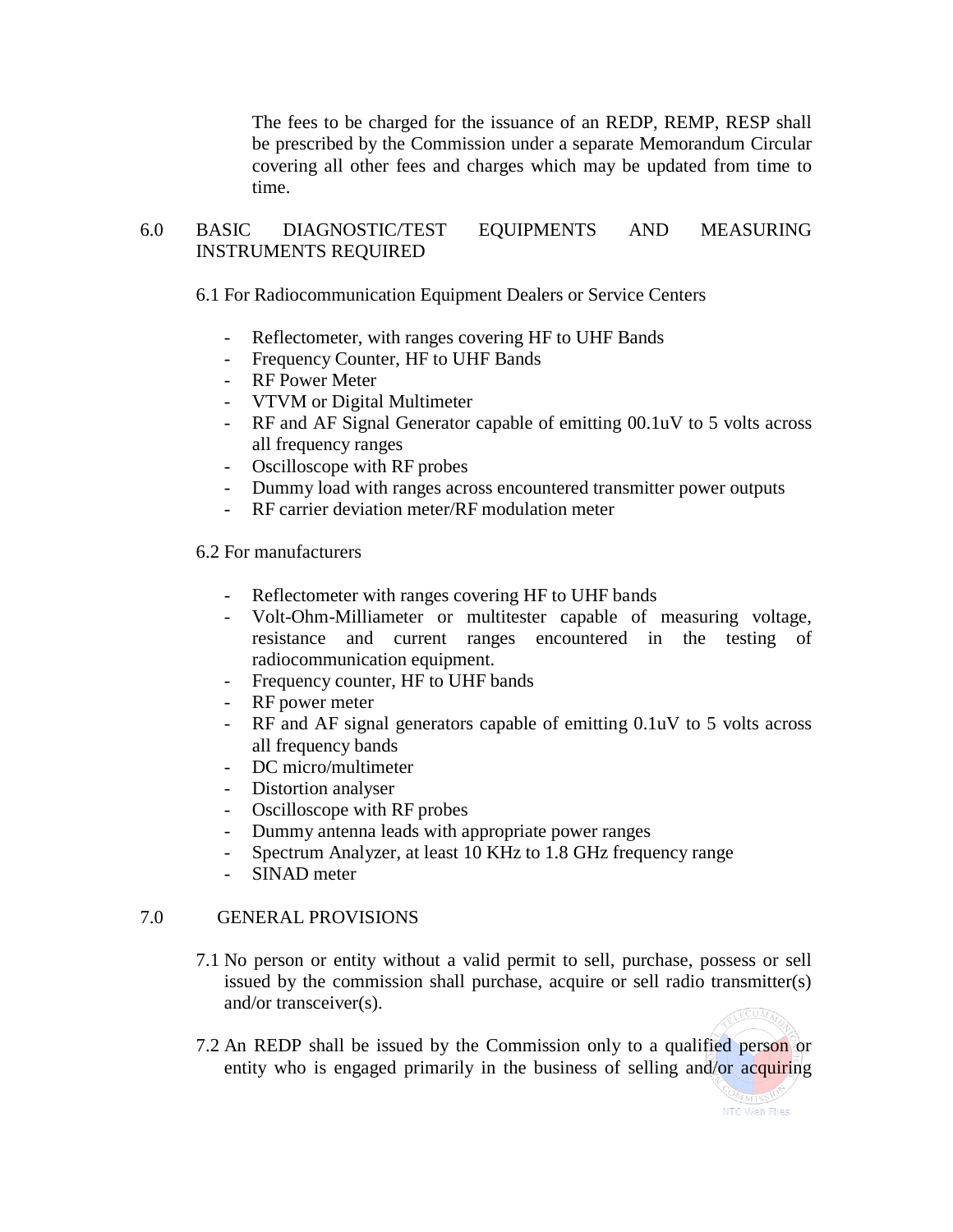radiocommunication equipment, but not limited to purchase, indenting, trading, bartering or bidding.

- 7.3 An authorized dealer shall sell or lease only transmitters and/or transceivers which are type approved by and duly registered with the Commission.
- 7.4 No dealer shall keep on stock for any person or entity any transceiver and/or transmitter or radiocommunication equipment where were illegally acquired or not registered with the Commission.
- 7.5 No person or entity who are not holders of valid Permit to Possess or REDP issued by the Commission, shall advertise or cause to advertise in any form of media, such as newspapers, magazines, manuals, radio television or signboards any information leading to the supply or sale of any transmitter or transceiver.
- 7.6 No dealer shall sell transmitters and/or transceivers to any person or entity who is not a holder of a valid Permit to Purchase or REDP issued by the Commission. Radiocommunication equipment purchased by the Military, are however, exempted from this provision provided that such purchases from the authorized dealers concerned are reflected in their respective periodic sales report to the Commission.
- 7.7 An authorized dealer shall keep on stock at all times for two years at least one set of critical replacement and spare parts for each type, model and make of transmitter or transceiver sold.
- 7.8 Prior clearance or permit from the Commission is required before transmitters and/or transceivers may be acquired from sources other than authorized Radiocommunication Equipment Dealers.
- 7.9 A letter of authorization from the Commission is required before parts and components for repair, construction or manufacture of type approved radio equipment may be imported.
- 7.10 No person or entity shall engage commercially in the construction, manufacture, sale or purchase of radio transmitters or transceivers or repair of the same without a corresponding valid Permit issued by the Commission.
- 7.11 An authorized Radiocommunication Equipment Manufacturer shall provide adequate production and quality control facilities and shall adhere strictly to the standards of good engineering practice in the manufacture or assembly of radio transmitters and transceivers and other related equipment.
- 7.12 All existing repair and service centers or shops engaged in the servicing, modification and maintenance of transmitters or transceivers, shall register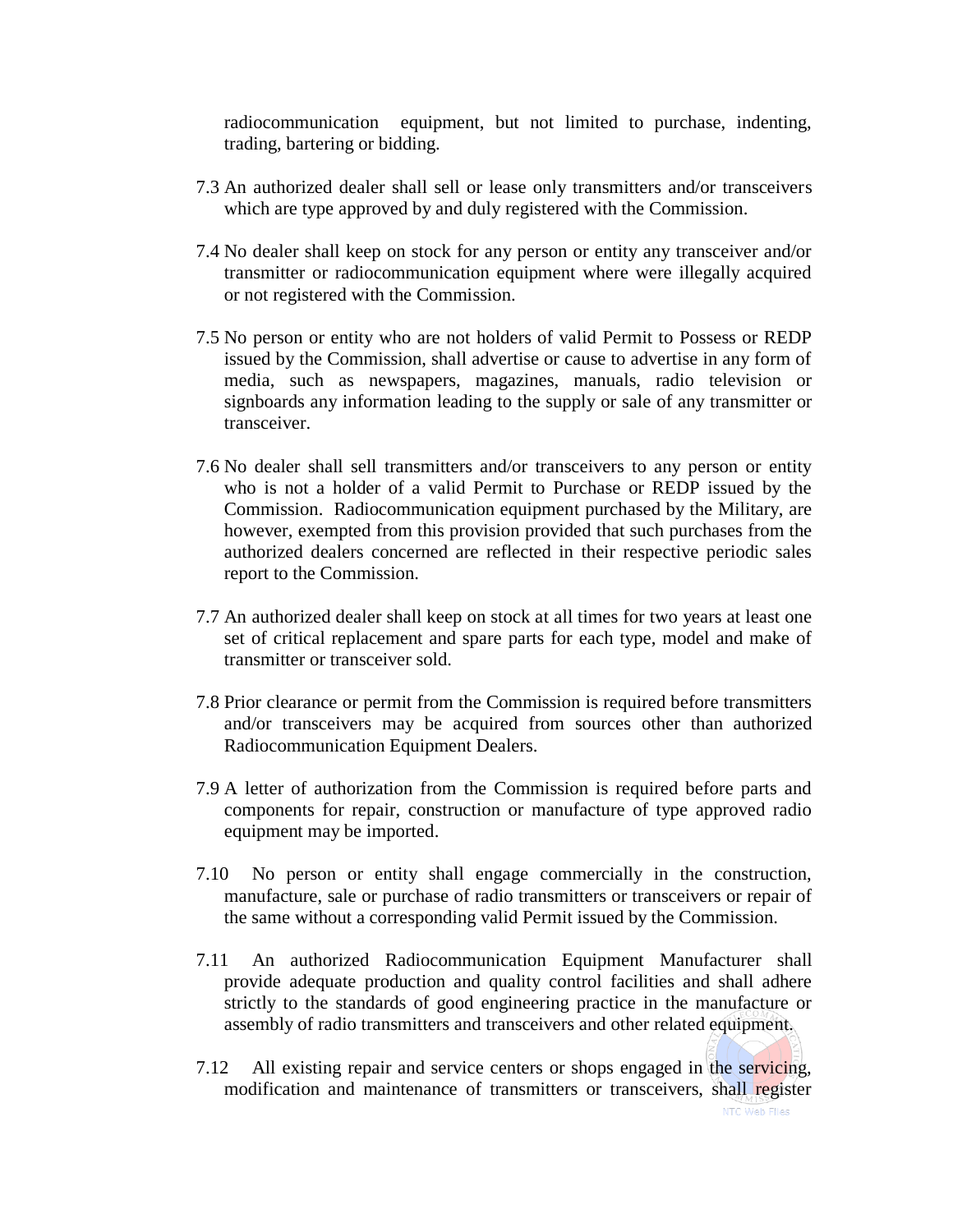with the commission and obtain the necessary permit to operate said shops or service centers within 180 days after promulgation of the rules and regulations under this Circular.

- 7.13 It is strictly prohibited for any person to perform circuit modification of any registered or type approved transceiver without a valid modification permit issued therefor by the Commission.
- 7.14 The business and location of authorized Radiocommunication Dealers, Manufacturer or Service Centers shall be properly identified as such by posting conspicuously at the entrance of their respective premises sign boards of at least 50 x 100 c,. dimension indicating clearly the registered business name of the establishment, the kind of services offered, the name of the permittee, and business address.
- 7.15 All authorized Radiocommunication Equipment Dealers, Manufacturers or Service Centers, shall strictly honor any guarantee or warranty declared or issued to the customer in relation to the nature of service rendered or quality of equipment sold.
- 7.16 The Commission shall allow only the importation of transmitter(s)/transceivers of models and kinds not manufactured or assembled in the Philippines or, of any type of radio equipment already available locally, but does not reasonably satisfy specifications required by and-users.

#### 8.0 LICENSE REQUIRED FOR PERSONNEL

- 8.1 Personnel who are directly in charge of actual test, modification, repair, calibration and/or tuning of radio transmitters and/or transceivers must be holders of valid First Class Radiotelephone or Radiotelegraph Commercial Radio Operator's Certificate.
- 8.2 Personnel employed by Radiocommunication Equipment Dealers, Manufacturers or Service Centers, whose duties and responsibilities are governed by Section 3 and 4 of Department Order No. 88, dated December 28, 1972, must be duly registered Electronics and Communication Engineers.

#### 9.0 REQUIRED REPORTS

#### 9.1 Stock and Sales Reports

An authorized Radiocommunication Equipment Dealer or Manufacturer shall submit to the Commission quarterly stock and sales reports on prescribed forms not later than seven days after the end of each quarter.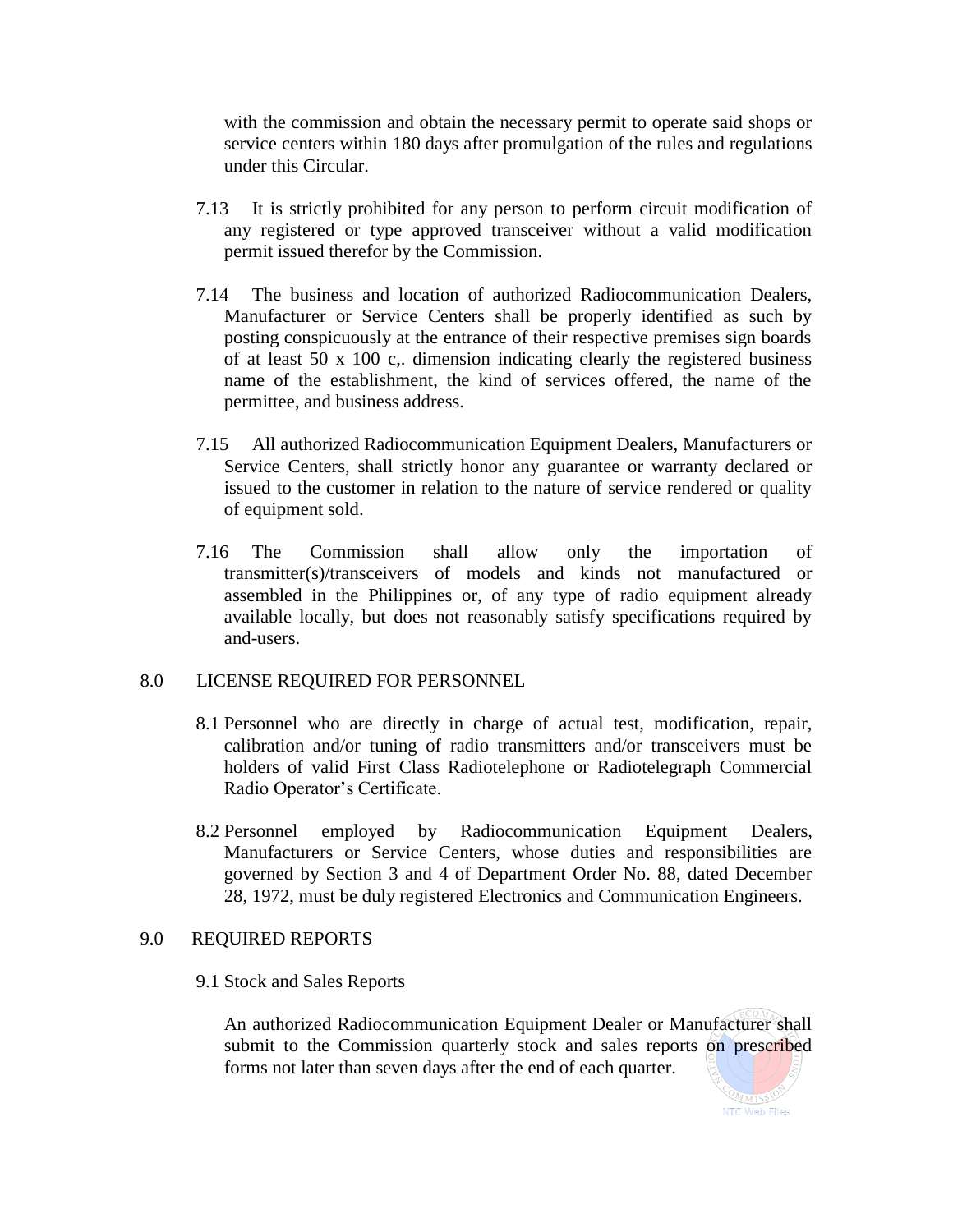#### 9.2 Condemned Equipment

Transmitters and transceivers which are not in working conditions, has become obsolete or unserviceable while in stick and no longer intended to be sold, rebuilt, repaired or reconditioned shall be declared condemned and manifested as such by the permittee in the quarterly report to the Commission.

## 10.0 SERIAL NUMBERS REQUIRED

- 10.1 Authorized Radiocommunication Equipment Dealers and Manufacturers shall at all times up-date their records of available stocks according to their models, make and serial numbers.
- 10.2 Blocks of serial number for current and future stocks shall be allocated to Radiocommunication Equipment Manufacturers upon request. The serial numbers assigned to each unit must be etched or engraved in the name plate of each equipment bearing its type, make, and model and also in the main chassis or frame.
- 10.3 No serial number shall be removed, changed or altered without prior authority from the commission.
- 10.4 Transceivers or transmitters without serial numbers or with tampered serial numbers are subject to confiscation by the Commission and the person or entity possessing such transceiver(s) or transmitter(s) shall be prosecuted accordingly.

#### 11.0 REQUIREMENTS FOR THE PREVENTION OF INTERFERENCE

All tests, calibration and tuning of transmitters or transceivers with rated power output of 150 watts or more shall be conducted with the use of dummy load antenna inside an RF radiation proof cubicle. Tests, calibration and tuning transmitters or transceivers with rated power output of less than 150 watts may be done using only a dummy load antenna.

#### 12.0 GROUNDS FOR SUSPENSION OR REVOCATION OF PERMITS

Any permit issued under these Regulations may be revoked, cancelled or suspended for any of the following:

- 12.1 Violation of any provision of this Circular or any provision of the Radio Control Law, Act 3846, as amended or other relevant international or national laws, rules and regulations affecting the operation of permittee;
- 12.2 False statement in the application for Permit or in any Report required under this Commission.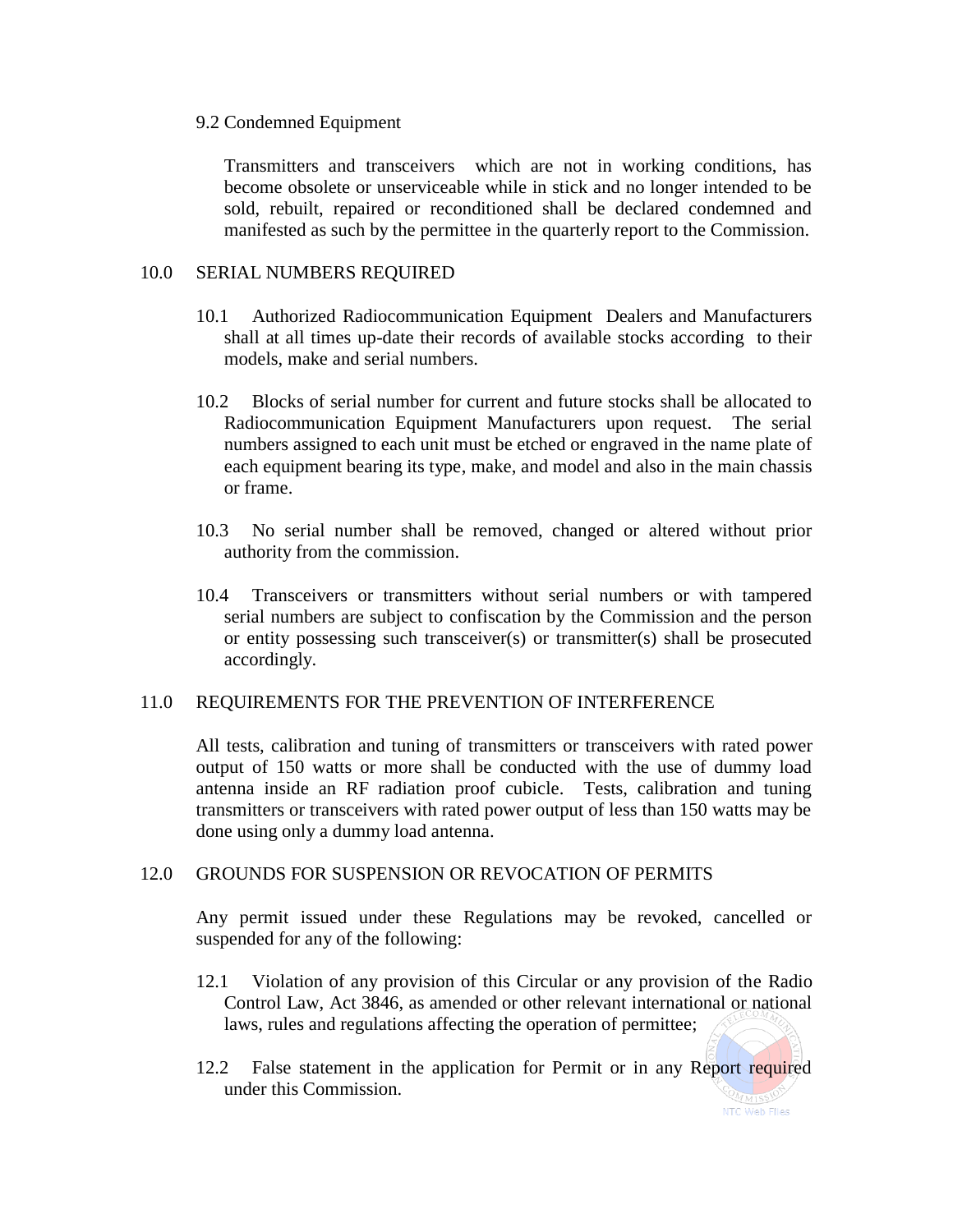- 12.3 Purchase, sale servicing and transactions involving illegally acquired radio transmitters and/or transceivers; and
- 12.4 Failure to comply with any of the conditions or particulars specified in the Permit.

## 13.0 PROCEDURE FOR THE SUSPENSION OR REVOCATION OF PERMITS

The Commission may suspend, cancel or revoke the permit of any authorized dealer, manufacturer or radiocommunication servicing center found to have violated any provision of this Circular; provided, however, that no order of suspension, revocation or cancellation of the permit shall take place without written notice from the Commission stating the cause for such action, served to the respondent. The order of suspension, revocation or cancellation of the permit shall take effect fifteen (15) days from receipt of the notice by the respondent. Within the fifteen (15) days period from receipt of the notice, respondent may file a written petition for the hearing of said Order to the commission. In the event that the respondent fails to file the written petition for hearing within this prescribed period, the order shall become final and executory.

### 14.0 REPEALING CLAUSE

The provisions of this Circular supersede all provisions of any memorandum Circular and other rules and regulations inconsistent herewith.

#### 15.0 EFFECTIVITY CLAUSE

This Circular shall take effect thirty (300 days after its publication in accordance with law.

Quezon City, Philippines

## JOSE LUIS A. ALCUAZ Commissioner

Approved:

RAINERIO O. REYES Secretary Department of Transportation and Communication